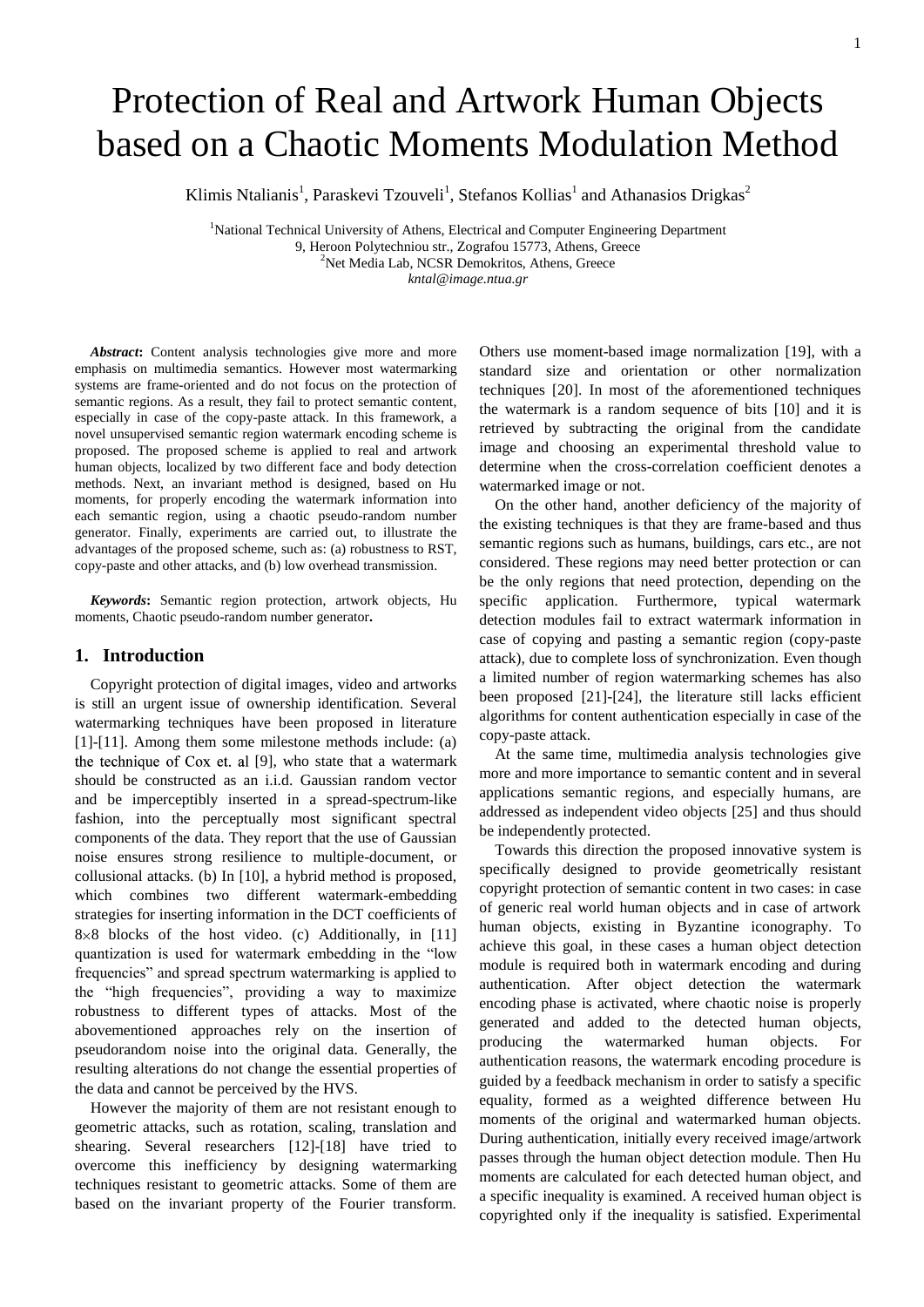results on real sequences indicate the advantages of the proposed scheme in cases of mixed attacks, affine distortions and the highly innovative copy-paste attack.

The rest of this paper is organized as: in Section 2 we briefly describe Hu moment invariant functions. In Section 3 the human object extraction submodules are described. Next, in Section 4 the proposed watermark encoding module is discussed while Section 5 focuses on the watermark decoding module. Experimental results are presented in Section 6 to indicate the promising performance of the proposed system. Finally the paper is concluded in Section 7.

## **2. Moment Invariant Functions**

Geometric moments and moment invariants are briefly presented in this section. Moments and functions of moments have been utilized as pattern features in a variety of applications [\[10\],](#page-8-3) [\[19\],](#page-8-6) [\[26\],](#page-8-11) [\[27\].](#page-8-12) Geometric transformations have been based on a moments' constructive way for extracting features, which can provide global information about 2-D images. Moment invariants include: a) moments that are invariant under change of size, translation, and rotation only and b) moments that are invariant under all previous changes as well as reflection.

In this paper, Hu moments are used during the watermark encoding phase of semantic objects. Traditionally, moment invariants are computed based both on the shape boundary of the area and on its interior. Hu first introduced [\[20\]](#page-8-7) the mathematical foundation of 2-D moment invariants, based on methods of algebraic invariants and demonstrated their application to shape recognition. Hu's method is based on nonlinear combinations of  $2<sup>nd</sup>$  and  $3<sup>rd</sup>$  order normalized central moments, providing a set of RST invariant functions.

Actually, Hu described two different methods for producing rotation invariant moments. The first, based on principal axes, might present problems when images do not have unique principal axes (rotationally symmetric). In the second method, Hu described the concept of absolute moment invariants, which are derived through algebraic invariants applied to the moment generating function, under a rotation transformation. The result is a set of absolute orthogonal moment invariants, which can be used for RST invariant pattern identification. From the  $2<sup>nd</sup>$  and  $3<sup>rd</sup>$  order central moments, a set of six absolute orthogonal invariant moments can be computed as:

$$
\phi_1 = \eta_{20} + \eta_{02}
$$
\n
$$
\phi_2 = (\eta_{20} - \eta_{20})^2 + 4\eta_{11}^2
$$
\n
$$
\phi_3 = (\eta_{30} - 3\eta_{12})^2 + (\eta_{03} - 3\eta_{21})^2
$$
\n
$$
\phi_4 = (\eta_{30} - \eta_{12})^2 + (\eta_{03} + \eta_{21})^2
$$
\n
$$
\phi_5 = (3\eta_{30} - 3\eta_{12})(\eta_{30} + \eta_{12}) \cdot \eta_{30} + \eta_{12})^2 - 3(\eta_{21} + \eta_{03})^2 - (1)
$$
\n
$$
+ (3\eta_{21} - \eta_{03})(\eta_{21} + \eta_{03}) \cdot \eta_{(30} + \eta_{12})^2 - (\eta_{21} + \eta_{03})^2
$$
\n
$$
\phi_6 = (\eta_{20} - \eta_{02}) \cdot \eta_{30} + \eta_{12})^2 - (\eta_{21} + \eta_{03})^2
$$
\n
$$
+ 4\eta_{11}(\eta_{30} + \eta_{12})(\eta_{21} + \eta_{03})
$$

The 7th moment (skew orthogonal invariant) is useful for distinguishing mirror images:

$$
\phi_7 = (3\eta_{21} - \eta_{03})(\eta_{30} + \eta_{12}) \cdot \eta_{30} + \eta_{12})^2 - 3(\eta_{21} + \eta_{03})^2 - (3\eta_{12} - \eta_{03})(\eta_{21} + \eta_{03}) \cdot \left[ (\eta_{30} + \eta_{12})^2 - (\eta_{21} + \eta_{30})^2 \right] \tag{2}
$$

The first six of these moments are also invariant under reflection, while  $\varphi_7$  changes sign. These seven moments ( $\varphi_1$ - $(\varphi_7)$  are used by the proposed method for watermark encoding.

#### **3. Semantic Region Extraction**

A very important subsystem of the proposed system, which supports content authentication in case of the highly innovative copy-paste attack, is the human objects' extraction module. Since the overall system is designed to provide geometrically resistant copyright protection of both real world and Byzantine art objects, the human object extraction module consists of two submodules: (a) the real world human object extraction submodule and (b) the artwork object extraction submodule. The first submodule depends on chrominance and topology modeling of face and body through Gaussian p.d.fs, while the second is based on fundamental knowledge and essential rules for analyzing and interpreting Byzantine artworks. These rules are described in detail in the theoretical approach of Dionysios from Fourna [\[28\],](#page-8-13) an expert in Byzantine art. In the following subsections both submodules are analytically presented.

#### *A. The real world human object extraction submodule*

In the proposed scheme we focus on semantic content authentication; in this framework, a region is defined through segmentation. In this paper, human objects are selected as target regions, since they constitute independent entities in applications and may provide semantic information about a shot or an image. In such applications, it is often important to carefully handle and effectively protect them. Other semantic objects can also be selected as target regions, such as buildings, vehicles, animals, etc.

Having selected the type of target region, a semantic segmentation algorithm should be incorporated for human object extraction. In this paper, initially the human face is localized and then the human body is detected using topological information based on the human face (Figure 1). Both modules are analytically described in the next paragraphs.

Human face detection is a topic of extensive research for several decades. Face detection methods can be classified as either feature or image based. Among feature-based methods, those using skin color have gained strong popularity. The advantages of skin color based methods are the fast processing and the significant robustness to geometric variations of face patterns. Due to these advantages, detection of human faces is accomplished in this paper, by combining key ideas of the feature invariant method proposed in [\[29\],](#page-8-14) based on a Gaussian p.d.f. According to [\[29\],](#page-8-14) the distribution of chrominance values of each block, belonging to a human face, occupies a very small region of the colorspace. Based on this idea, the blocks of an image that are located inside this small region can be considered as face blocks.

Let  $\Omega_f$  denote the face class. Then the histogram of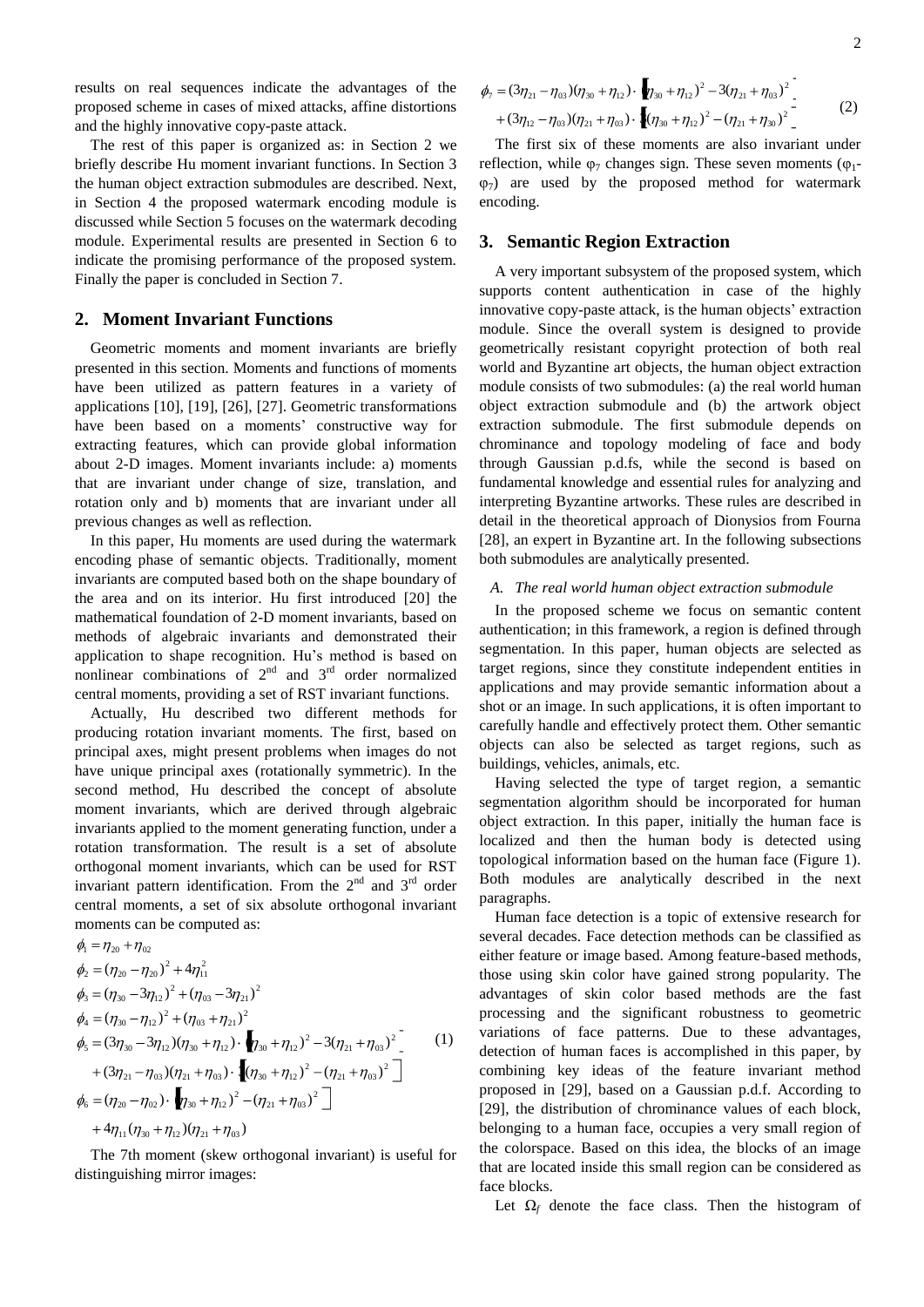chrominance values corresponding to the face class can be initially modelled by a Gaussian p.d.f. as:

$$
P(\mathbf{x} | \Omega_f) = \frac{\exp(-\frac{1}{2}(\mathbf{x} - \boldsymbol{\mu}_f)^T \cdot \sum_f^{-1} (\mathbf{x} - \boldsymbol{\mu}_f))}{2\pi \cdot |\Sigma|^{1/2}}
$$
(3a)

where  $x = [u \ v]^T$  is a 2×1 vector containing the mean chrominance components  $u$  and  $v$  of an examined block,  $\mu_f$  is the  $2 \times 1$  mean vector of a face class and  $\Sigma$  is the 2x2 variance matrix of the p.d.f.:

$$
\Sigma = \begin{bmatrix} \sigma_u^2 & \sigma_{u,v} \\ \sigma_{u,v} & \sigma_v^2 \end{bmatrix}
$$
 (3b)

where  $\sigma_u^2$  is the variance of the chrominance component *u*,  $\sigma_{\nu}^{2}$  is the variance of the chrominance component *v* and  $\sigma_{u,\nu}$ corresponds to the covariance between  $u$  and  $v$ . Parameters  $\mu_f$ and  $\Sigma$  are estimated, based on a set of several face images, through a maximum likelihood approach [\[30\].](#page-8-15) Next, each block  $B_i$  of an image is considered to belong to the face class, if the respective probability of its chrominance values,  $P(x(B_i) | \Omega_f)$  is high  $(P(x(B_i) | \Omega_f) > 0.9)$ . Then, by fusing those blocks belonging to face class  $\Omega_f$ , a binary mask *M* is produced, containing candidate face regions.

However, mask *M* may also contain non-face blocks that present similar chrominance characteristics (like hands, legs or other parts of the human body). To confront this problem, shape information of human faces is also considered, by using rectangles with certain aspect ratios [\[31\].](#page-9-0) In particular, the aspect ratio of face areas can be defined as  $R = H_f/W_f$ where  $H_f$  is the height of the head, while  $W_f$  corresponds to the face width. According to this approach, *R* was experimentally found to lie within the interval [1.4 1.6]; consequently regions with aspect ratios within this interval are considered as face regions, while the rest are discarded. After checking all candidate face areas and discarding those that do not satisfy the aspect ratio rule, a final binary mask, say  $M_f$ , is built that contains only face areas.

Detection of the body area can be achieved using topological attributes that relate the locations of face and body. Initially the centre, width and height of the estimated face region, denoted as  $c_f = [c_x \ c_y]^T$ ,  $w_f$  and  $h_f$  respectively, are computed. Human body is then localized by means of a probabilistic model, the parameters of which are estimated according to  $c_f$ ,  $w_f$  and  $h_f$ .

In particular, if  $r(B_i)=[r_x(B_i) \quad r_y(B_i)]^T$  is the distance between the i-th block,  $B_i$ , and the origin, with  $r_x(B_i)$  and  $r_y(B_i)$  the respective *x* and *y* coordinates, the product of two independent 1-dimensional Gaussian p.d.fs is used to model the location of human body. Thus, for each block  $B_i$  of an image, a probability  $P(r(B_i)|\Omega_b)$  is assigned, expressing the degree of block  $B_i$  belonging to the human body class, say  $\Omega_b$ 

$$
P(\mathbf{r}(B_i) | \Omega_b) = \frac{\exp(-\frac{1}{2\sigma_x^2}(r_x(B_i) - \mu_x)^2)\exp(-\frac{1}{2\sigma_y}(r_y(B_i) - \mu_y)^2)}{(2\pi)\sigma_x\sigma_y}
$$
(4)

where  $\mu_x$ ,  $\mu_y$ ,  $\sigma_x$  and  $\sigma_y$  are the parameters of the human body localization model; these parameters are calculated based on the information derived from the face detection task, taking

into account the relationship between human face and body. In our simulations, the parameters of the human body localization model are estimated with respect to the face region as follows [\[32\]:](#page-9-1)

$$
\mu_x = c_x, \ \mu_y = c_y + h_f, \ \sigma_x = w_f, \ \sigma_y = h_{f/2} \tag{5}
$$

Similarly to human face detection, a block  $B_i$  belongs to the body class  $\Omega_b$ , if the respective probability,  $P(r(B_i)|\Omega_b)$ , is high, using a similar threshold as in the face detection case. The computed face and body masks can be properly used to extract human objects [\[32\].](#page-9-1)





**Fig. 1**: Human Video Object Extraction Method: *a) Initial Image b) Object Mask c) Object Extraction*

This algorithm is an efficient method for finding face locations in complex backgrounds, when the size of faces is unknown. It can be used for a wide range of face sizes. The performance of the algorithm is based on the distribution of chrominance values corresponding to human faces, providing 92% segmentation success.

#### *B. The artwork figure extraction submodule*

Painters of Byzantine artworks follow the specific instructions that Dionysios from Fourna had recorded for painting holy figures. According to these instructions, initially a painter separates the painting area into seven semantic segments of equal size, each of which has specific characteristics that can make the figure distinguishable. An example is presented in Fig. 2, where the standing holy figure of Jesus Christ is presented. Starting from top to bottom, the first segment contains the head of the holy figure which is further separated into 4 equal smaller semantic parts

$$
P = 4 \cdot H
$$
  
(6)

The second segment, also with same height *P*, contains the part from neck to thorax while the third segment contains the part from thorax to elbow and waist, which always lay at the same height. Next, in the fourth segment the abdominal area is usually depicted, while the fifth segment contains the area from legs until the knees. The sixth segment contains from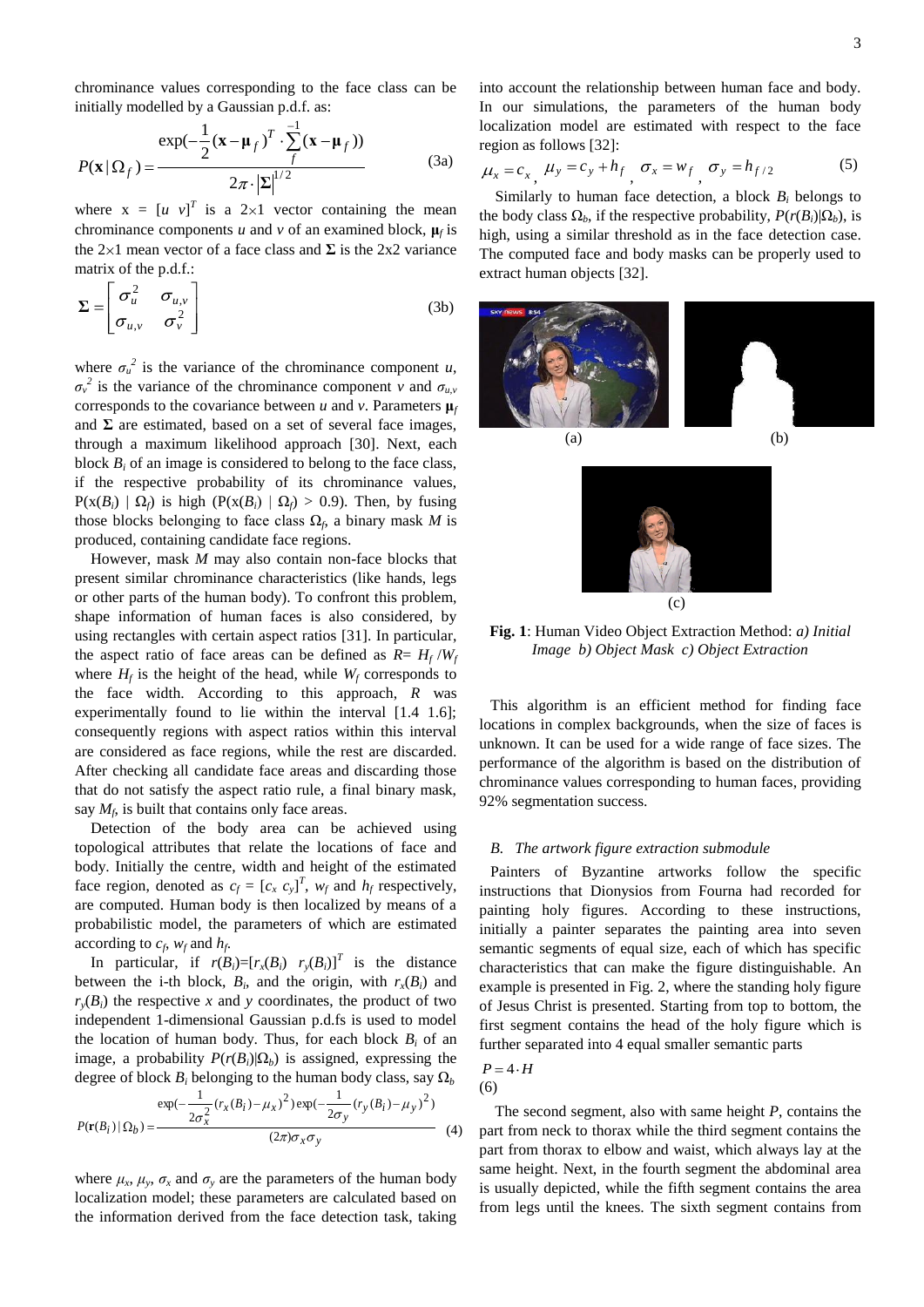ankle to foot and finally the feet of the figure are located at the seventh segment.



**Fig. 2**: Metric rules of Byzantine iconography

According to Dionysios from Fourna, the head of a saint should be surrounded by a halo, a circle that signifies the Holy Spirit (see Fig. 2). In order to paint the halo, the painter draws a circle, centered at the middle point of the nose with a radius  $R = 2.5 \cdot H$  or according to (6):

 $P = 1.6 \cdot R$ 

(7)

For the halo identification, we use the Hough transform, [\[33\]](#page-9-2) by following the next steps:

- 1. Quantization of the parameter space with regard to the parameters *a* and *b* of the Hough transform.
- 2. Assign an accumulator to each cell in the parameter space and initialize all accumulators  $M(a, b)$  to zero.
- 3. Compute the gradient direction  $\theta(x, y)$  and magnitude  $G(x, y)$  for all the edge points in the image.
- 4. For each edge point *G*(*x*, *y*) increment all points in the accumulator array  $M(a, b)$  along the line:  $b = a \cdot \tan\theta - x \cdot \tan\theta + y$
- 5. Find the local maxima in the accumulator array and determine the center of the circles.

After the halo circle has been identified, we estimate two thresholds by drawing two concentric circles inscribed into the halo. From the small circle we estimate the average intensity value for the actual head and from the ring between the greater circle and the halo we estimate the intensity value for the halo. By choosing a threshold between these two values, we segment the area in the ring between the two circles in two regions, head and halo.

Finally, we apply a median filter with appropriate size to the segmented image in order to produce masks that better isolate the extracted head area. Application of these masks to

the original images produces the final images, which contain the extracted heads.

The pictures in Fig. 3(a) show, from left to right first, the stages for the head extraction for one image (extraction from halo location, threshold calculation, median filtering, and final extraction) and in Fig. 3(b) the extracted heads for nine such images are shown.



**Fig. 3(b)**: Extracted heads of several Holy figures

Then, the height of the image *Y* is given according to Dionysios' manual as:

$$
Y = A + \frac{P}{2} \to A = Y - \frac{P}{2}
$$
 (8)

where *A* is the area in which the holy figure is illustrated and *P* the height of each semantic part (see Fig.2).

Then the body area of the figure is given by

$$
B = A - P \Rightarrow B = Y - 2.4 \cdot R \tag{9}
$$

Having the values of the homocentric circles inscribed into the main halo circle, the intensity values of the background of the image is known. So, the extraction of the body area is achieved by cropping the proper area with height *B* and extract the background part as it is depicted in Fig. 4.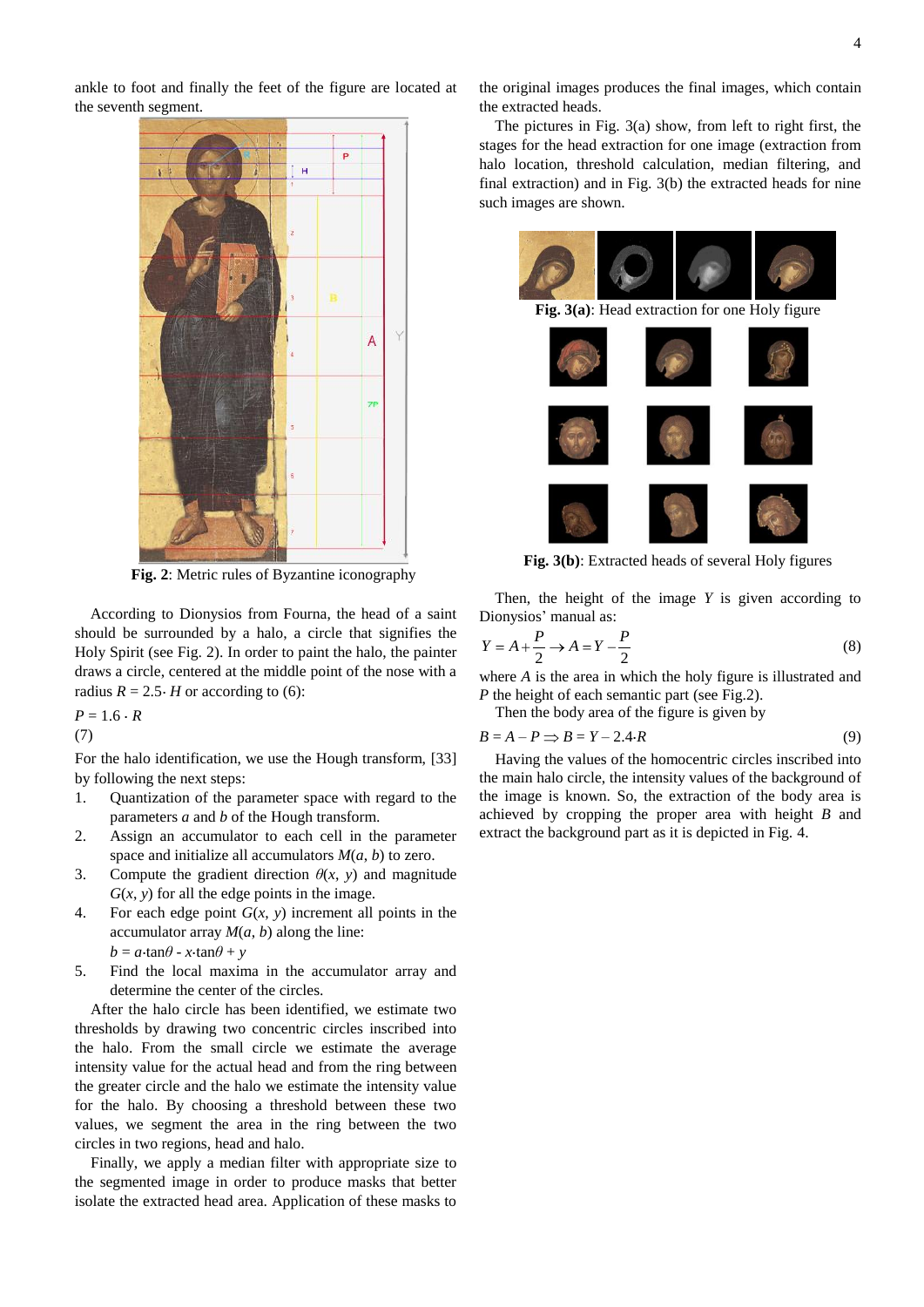**Fig. 4**: Extracted Holy figures



**Fig 5**: Block diagram of the encoding module

## **4. The Watermark Encoding Module**

Let us assume that human object O has been extracted from an image or frame, using the object extraction modules described in Section 3. Initially, Hu moments of human object O are computed [\[20\],](#page-8-7) providing an invariant feature of an object. Traditionally, moment invariants are computed based both on the shape boundary of the area and its interior object. Hu first introduced the mathematical foundation of 2- D moment invariants, based on methods of algebraic invariants and demonstrated their application to shape recognition. Hu's method is based on nonlinear combinations of  $2^{\overline{nd}}$  and  $3^{\overline{rd}}$  order normalized central moments, providing a set of absolute orthogonal moment invariants, which can be used for RST invariant pattern identification. Hu derived seven functions from regular moments, which are rotation, scaling and translation invariant. In [\[32\],](#page-9-1) Hu's moment invariant functions are incorporated and the watermark is embedded by modifying the moment values of the image. In this implementation, exhaustive search should be performed

in order to determine the embedding strength. The method that is proposed in [\[32\]](#page-9-1) provides an invariant watermark in both geometric and signal processing attacks based on invariant of moments.

Hu moments are seven invariant values computed from central moments through order three, and are independent of object translation, scale and orientation. Let  $\Phi$ = [ $\phi$ <sub>1</sub>,  $\phi$ <sub>2</sub>,  $\phi$ <sub>3</sub>,  $\varphi_4$ ,  $\varphi_5$ ,  $\varphi_6$ ,  $\varphi_7$ <sup>T</sup> be a vector containing the Hu moments of O. In this paper, the watermark information is encoded into the invariant moments of the original human object. To accomplish this, let us define the following function:

$$
f(X, \Phi) = \sum_{i=1}^{7} w_i \left( \frac{x_i - \phi_i}{\phi_i} \right)
$$
 (10)

where *X* is a vector containing the  $\varphi$  values of an object,  $\Phi$ contains the  $\varphi$  invariants of object O and  $w_i$  are weights that put different emphasis to different invariants.

Each of the weights  $w_i$  receives a value within a specific interval, based on the output of a chaotic random number generator. In particular chaotic functions, first studied in the 1960's, present numerous interesting properties that can be used by modern cryptographic and watermarking schemes. For example the iterative values generated from such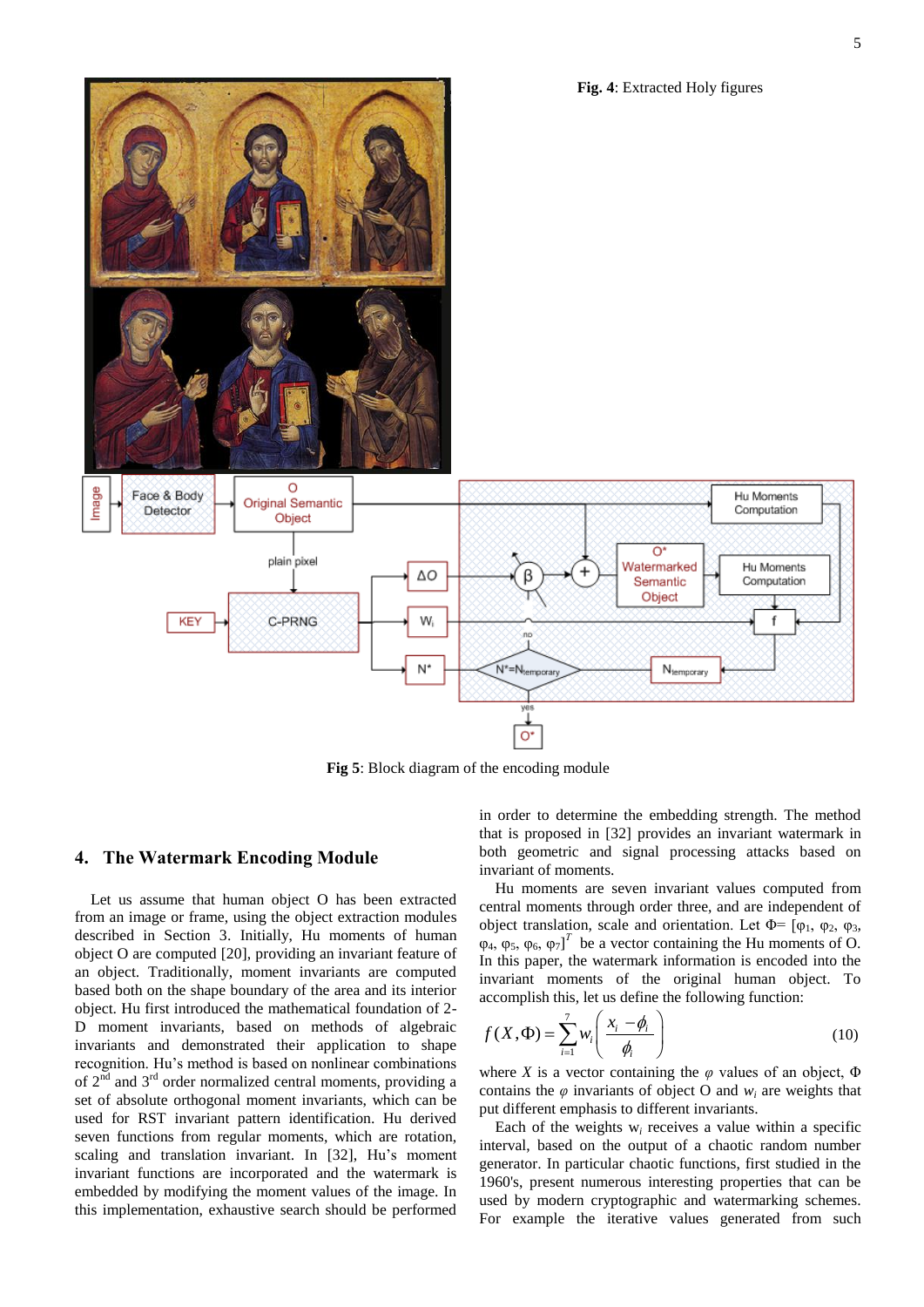functions are completely random in nature, although they are limited between some bounds. The iterative values are never seen to converge after any number of iterations. However the most fascinating aspect of these functions is their extreme sensitivity to initial conditions that make chaotic functions very important for applications in cryptography. One of the simplest chaotic functions that are incorporated in our work is the logistic map. In particular, the logistic function is incorporated, as core component, in a chaotic pseudo-random number generator (C-PRNG) [\[34\].](#page-9-3)

The procedure is triggered and guided by a secret 256-bit key that is split into 32 8-bit session keys  $(k_0, k_1, ..., k_{31})$ . Two successive session keys  $k_n$  and  $k_{n+1}$  are used to regulate the initial conditions of the chaotic map in each iteration. The robustness of the system is further reinforced by a feedback mechanism, which leads to acyclic behavior, so that the next value to be produced depends on the key and the current value. In particular the first 7 output values of C-PRNG are linearly mapped to the following intervals: [1.5 1.75] for w*1*, [1.25 1.5] for w*2*, [1 1.25] for w*3*, [0.75 1] for w*<sup>4</sup>* and w*5*, and

[0.5 0.75] for  $w_6$  and  $w_7$ . These intervals have been experimentally estimated based on the importance and robustness of each of the  $\varphi$  invariants. Then watermark encoding is achieved by enforcing the following condition:

$$
f(\Phi^*, \Phi) = \sum_{i=1}^7 w_i \left( \frac{\phi_i^* - \phi_i}{\phi_i} \right) = N^*
$$
\n(11)

where Φ\* is the moments vector of the watermarked human object O\* and N\* is a target value also properly determined by the C-PRNG, taking into consideration a tolerable content distortion.  $N^*$  value expresses the weighted difference among the  $\varphi$  invariants of the original and the watermarked human objects. The greater the value is, the larger perturbation should be added to the original video object and the higher visual distortion would be introduced. This is achieved by generating a perturbation region ΔΟ of the same size as O such that, when  $\Delta O$  is added to the original human object O, it produces a region

$$
O^* = O + \beta \cdot \Delta O \tag{12}
$$



**Fig 6**: Block Diagram of the decoding module

that satisfies Eq. (11). Here,  $\beta$  is a parameter that controls the distortion introduced to O by ΔΟ. C-PRNG generates values until mask ΔΟ is fully filled. After generating all sensitive parameters of the watermark encoding module, a proper O\* is iteratively produced using Eqs. (11) and (12). In this way, the watermark information is encoded into the *φ* values of O producing O\*. An overview of the proposed watermark encoding module is presented in Fig. 5.

#### **5. The Decoding Module**

The decoding module is responsible for detecting copyrighted human objects. The decoding procedure is split into two phases (Fig. 6). During the first phase, the received image passes through the human object extraction module described in Section 3. During the second phase each human object undergoes an authentication test to check whether it is copyrighted or not.

In particular let us consider the following sets of objects and respective  $\varphi$  invariants: (a) (O,  $\Phi$ ) for the original human object, (b)  $(O^*, \Phi^*)$  for the watermarked human object and

(c)  $(O', \Phi')$  for a candidate copyrighted human object. Then O΄ is declared authentic if:

$$
\left| f(\Phi^*, \Phi) - f(\Phi', \Phi) \right| \le \varepsilon
$$
\n(13)

where  $f(\Phi^*, \Phi)$  is given by Eq.(15), while  $f(\Phi', \Phi)$  is given by:

$$
f(\Phi', \Phi) = \sum_{i=1}^{7} w_i \left( \frac{\phi'_i - \phi_i}{\phi_i} \right) = N' \tag{14}
$$

Then Eq. (13) becomes

Then Eq. (15) becomes  
\n
$$
N_d = |N^* - N'| \le \varepsilon \Longrightarrow \left| \sum_{i=1}^7 w_i \left( \frac{\phi_i^* - \phi_i'}{\phi_i} \right) \right| \le \varepsilon \tag{15}
$$

where  $\varepsilon$  is an experimentally determined, case-specific margin of error and w*<sup>i</sup>* are the weights.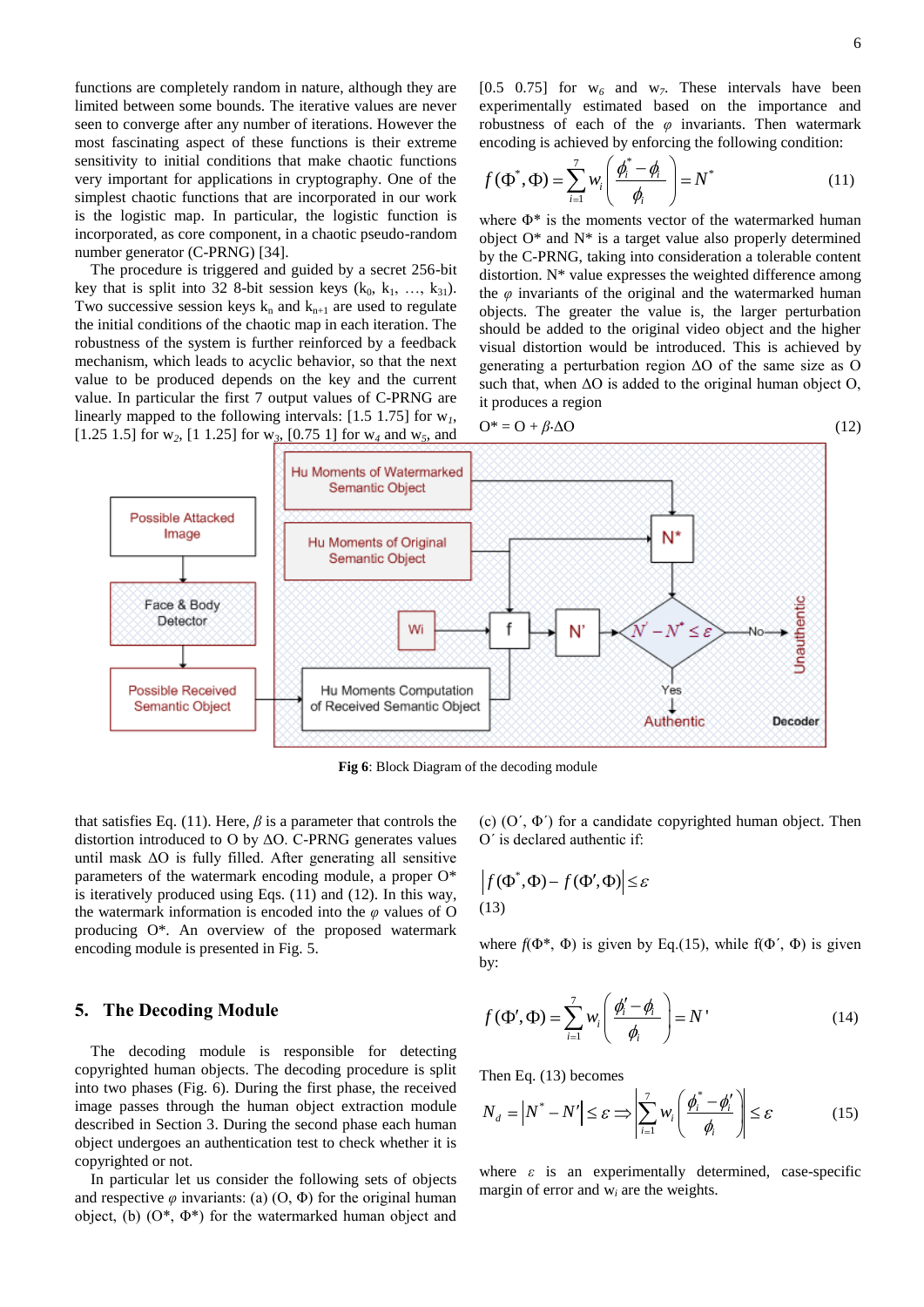Two observations need to be stressed at this point. It is advantageous that the decoder does not need the original image. It only needs  $w_i$ ,  $Φ$ ,  $Φ$ <sup>\*</sup> and the margin of error  $ε$ . Secondly, since the decoder only checks the validity of Eq. (15) for the received human object, the resulting watermarking scheme answers a yes/no, (i.e. copyrighted or not) question. As a consequence, this watermarking scheme belongs to the family of algorithms of 1-bit capacity.

Now in order to determine *ε*, we should first observe that Eq. (15), delimits a normalized margin of error between Φ and Φ\*. This margin depends on the severity of the attack, i.e., the more severe the attack, the larger the value of  $N_d$  will be. Thus, its value should be properly selected so as to keep false reject and false accept rates as low as possible (ideally zero). More specifically, the value of  $\varepsilon$  is not heuristically set, but depends on the content of each distinct human object. In particular, each watermarked human object, O\*, undergoes a sequence of plain (e.g. compression, filtering etc.) and mixed attacks (e.g. cropping and filtering, noise addition and compression) of increasing strength. The strength of the attack increases until, either the SNR falls below a predetermined value, or a subjective criterion is satisfied.

In the following the subjective criterion is selected, which is related to the content's visual quality. According to this criterion and for each attack, when the quality of the human object's content is considered unacceptable for the majority of evaluators, an upper level of attack, say Ah, is set. This upper level of attack can also be automatically determined based on SNR, since a minimum value of SNR can be defined before any attack is performed. Let us now define an operator  $p(.)$  that performs attack *i* to  $O^*$  (reaching upper level  $A_{h_i}$ ) and producing an object  $O_i^*$ :

$$
p(O^*, A_{h_i}) = O_i^*, i = 1, 2, ..., M
$$
 (16)

Then for each  $O_i^*$ ,  $N_{di}$  is calculated according to Eq. (15). By gathering  $N_{di}$  values, a vector is produced:

$$
\vec{N}_d = \left[ N_{d_1}, N_{d_2}, \dots, N_{d_M} \right] \tag{17}
$$

Then the margin of error is determined as:

$$
\varepsilon = \max \tilde{N}_d \tag{18}
$$

Since  $\varepsilon$  is the maximum value of  $N_d$ , it is guaranteed that human objects should be visually unacceptable in order to deceive the watermark decoder.

# **6. Experimental Results**

Several experiments were performed to examine the advantages and open issues of the proposed method. Firstly, face and body detection was performed on different images, both real world and artistic. The following experimental results concern the real world object of Figure 1(c) and the middle artwork holy figure of Figure 4. After objects' extraction, the watermark was encoded to each object and the decoding module was tested under a wide class of geometric distortions, copy-paste and mixed attacks. When an attack of specific type was performed to each one of the watermarked objects (real world and artwork), it led to SNR reduction that was proportional to the severity of the attack.

Firstly we examined JPEG compression for different quality factors in the range of 10 to 90. Result sets (N\*, SNR, *Nd*) are provided in the first group of rows of Table I. It can be observed that  $N_d$  changes rapidly for SNR < 9.6 dB. Furthermore, the subjective visual quality is not acceptable for  $SNR < 10$  dB for both categories of human objects. Similar behaviors can be observed in the cases of Gaussian noise for SNR < 11 dB (using different means and deviations) and median filtering for  $SNR < 10$  dB (changing the filter size). By summarizing the results in Table I, it can be observed that in most cases the proposed system can successfully authenticate watermarked content.



**Fig 7**: Copy-paste attack. (a) Watermarked human object (b) Modified watermarked human object in new content

In the following, we also illustrate the ability of the method to protect watermarked content in case of the very innovative and widespread copy-paste attack. The encoding module receives an image which contains a weather forecaster and provides the watermarked human object (Fig 7a). In this case  $\varepsilon$  was automatically set equal to 0.65 according to Eq. (18), so as to confront even cropping inaccuracy of 6 %. It should be mentioned that, for larger *ε*, larger cropping inaccuracies can be addressed, however, the possibility of false alarms also increases.

Now let us assume that a malicious user initially receives Fig. (7a) and then copies, modifies (cropping inaccuracy of  $2\%$ , scaling 5%, rotation  $10^{\circ}$ ) and pastes the watermarked human object in a new content (Fig. 7b). Let us also assume that the decoding module receives Fig. (7b). Initially the human object is extracted and then the decoder checks the validity of Eq. (18). In this case  $N_d$ =0.096, a value that is smaller than *ε*. As a result the watermark decoder certifies that the human object of Fig. 7b is copyrighted, even though it is inserted to a completely new background. Results for different percentages of cropping inaccuracy are presented in the last row or Table I, both for the real and the artwork objects.

As mentioned, a crucial issue for the determination of *ε* has to do with the accuracy of cropping. In particular, let us assume that a malicious user crops the watermarked holy figure object of Table II, in order to reuse it. We examine three different ways that the malicious user can incorporate in order to extract the holy figure from the rest of the artwork (Figure 4a). In the first case the malicious user applies rectangular cropping, while in the second and third he uses lasso cropping with different accuracy. The simulation of these attacks and results are presented in Table II. As it can be observed the cropping attack has a larger impact on the value of  $N_d$ , compared to the rest of the attacks of Table I, and for this reason selection of  $\varepsilon$  is mainly based on these outcomes.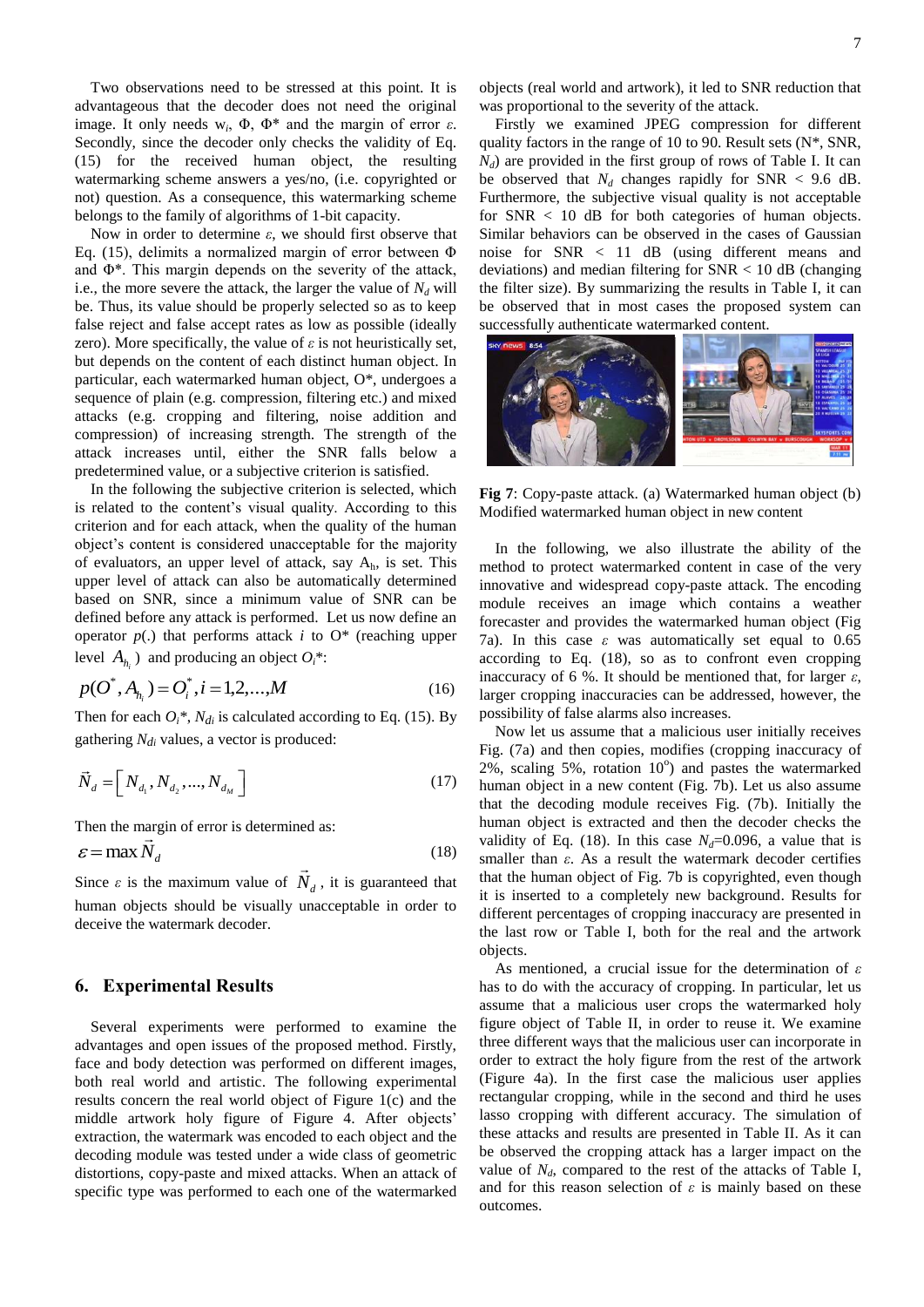**Table II**: Cropping and holy figure object authentication

| <b>Cropped</b><br>Object | Rectangle<br>area | Lasso<br>technique | Object<br>extraction |  |  |
|--------------------------|-------------------|--------------------|----------------------|--|--|
| <b>SNR</b>               | 8.7               | 4.68               | 10,45                |  |  |
| $\rm N_d$                | 1.9862            | 1.2033             | 0.2877               |  |  |

# **7. Conclusions**

The latest multimedia systems and technologies give more and more emphasis on semantic regions, their detection, analysis, recognition and protection. However most of the existing watermarking schemes are frame-based and do not independently protect semantic regions. These regions within a frame may need better protection, compared to the rest, semantically indifferent, content or can be the only regions

that need protection. Currently, typical watermark detection modules fail to authenticate semantic regions, due to complete loss of synchronization. They are only able to authenticate a frame as a whole. Thus the copy-paste attack is not addressed.

In this paper we have proposed an unsupervised, robust to geometric attacks and low complexity semantic objects watermarking scheme. Two cases have been studied: the case of generic real world human objects and the case of Byzantine art objects. For the first case initially human objects are extracted, using skin-tone color and shape and topology constraints that are built into Gaussian probabilistic models. For the second case, fundamental knowledge and essential rules from the handbook of Dionysios from Fourna are incorporated, for analyzing and interpreting Byzantine artworks. Next, a watermark is encoded to each human object by properly modifying its Hu moments. Finally during authentication, initially the human objects' extraction module is incorporated and then authentication is performed on the detected regions.

|  |  |  |  | Table I: Experimental results for the real world human object of Figure 1(c) and the middle artwork holy figure of Figure 4. |  |  |  |  |  |  |  |  |
|--|--|--|--|------------------------------------------------------------------------------------------------------------------------------|--|--|--|--|--|--|--|--|
|--|--|--|--|------------------------------------------------------------------------------------------------------------------------------|--|--|--|--|--|--|--|--|

|                                   | $N^*$                   | 0.0193 |        |                |        |        |                      |        |                |                |        |
|-----------------------------------|-------------------------|--------|--------|----------------|--------|--------|----------------------|--------|----------------|----------------|--------|
|                                   | Real world human object |        |        |                |        |        | Artwork human object |        |                |                |        |
| jpeg<br><b>Compression</b>        | Quality                 | 10     | 30     | 50             | 70     | 90     | 10                   | 30     | 50             | 70             | 90     |
|                                   | <b>SNR</b>              | 2,80   | 9,63   | 12,99          | 14,37  | 15,36  | 5,30                 | 10,24  | 13,56          | 15.01          | 17.34  |
|                                   | $N_d$                   | 0,1620 | 0.0141 | 0,0110         | 0,0057 | 0.0076 | 0.1840               | 0,0162 | 0,0105         | 0.0090         | 0,0079 |
| Gaussian<br><b>Noise</b>          | $v=0$ , $\sigma$        | 1.80   | 1,40   | 1.00           | 0.06   | 0.02   | 1.80                 | 1,40   | 1.00           | 0.06           | 0.02   |
|                                   | <b>SNR</b>              | 9.49   | 11,44  | 13,90          | 17,41  | 23,17  | 10,20                | 12,64  | 15,14          | 19.44          | 28,98  |
|                                   | $N_{\rm d}$             | 0.2340 | 0.0109 | 0.0065         | 0.0030 | 0.0025 | 0.0174               | 0.0099 | 0.0035         | 0.0027         | 0.0004 |
| <b>Median</b><br><b>Filtering</b> | [nxn]                   | 11     | 9      | $\overline{7}$ | 5      | 3      | 11                   | 9      | $\overline{7}$ | 5              | 3      |
|                                   | <b>SNR</b>              | 9,49   | 10,92  | 12,27          | 12,93  | 20.68  | 10,85                | 11,19  | 12,81          | 15,34          | 24,63  |
|                                   | $N_{d}$                 | 0,1166 | 0,1026 | 0.0970         | 0,0117 | 0.0032 | 0,1299               | 0,1124 | 0.0991         | 0.0043         | 0.0043 |
| <b>Rotation</b>                   | <b>Degrees</b>          | 180    | 90     | 60             | 40     | 20     | 180                  | 90     | 60             | 40             | 20     |
|                                   | <b>SNR</b>              | 3,13   | 3,29   | 3,96           | 4,78   | 6,30   | 3,49                 | 3,63   | 4,78           | 5,56           | 8,14   |
|                                   | $N_d$                   | 0.1490 | 0.1489 | 0.1487         | 0.1483 | 0.1480 | 0.1492               | 0.1487 | 0.1481         | 0.1480         | 0.1477 |
| <b>Scaling</b>                    | $\%$                    | 0.20   | 0.60   | 1,00           | 1,40   | 1.80   | 0,20                 | 0.60   | 1,00           | 1,40           | 1,80   |
|                                   | <b>SNR</b>              | 3,16   | 3,48   | 4,00           | 4,68   | 6,32   | 3,22                 | 3,67   | 4,35           | 5,56           | 8,43   |
|                                   | $N_{\rm d}$             | 0.0690 | 0.0700 | 0.0700         | 0.0710 | 0.0690 | 0.0580               | 0,0582 | 0.0583         | 0.0582         | 0,0586 |
| <b>Free</b><br>cropping           | $\frac{9}{6}$           | 1      | 3      | 5              | 7      | 9      | 1                    | 3      | 5              | $\overline{7}$ | 9      |
|                                   | $N_{\rm d}$             | 0.3840 | 0.4560 | 0.5090         | 0.6020 | 0.6602 | 0.3503               | 0.4956 | 0.5869         | 0.6923         | 0.6989 |

Here it should be mentioned that the authentication module only uses the moment values of the original and watermarked human object and the moment weights. For these reasons, both the encoding and decoding modules have low complexity.

Experimental results on both real sequences and Byzantine artworks indicate the robustness of the proposed watermarking method under various signal distortions, mixed processing and especially the highly innovative copy-paste

attack. Finally we should note that the proposed scheme reaches a very high performance, which however depends on the accuracy of the human object extraction module. In a future work this problem will be further addressed and subobject authentication methods will be proposed, so that next generation watermarking schemes can protect the semantic content of images more effectively than the existing methods.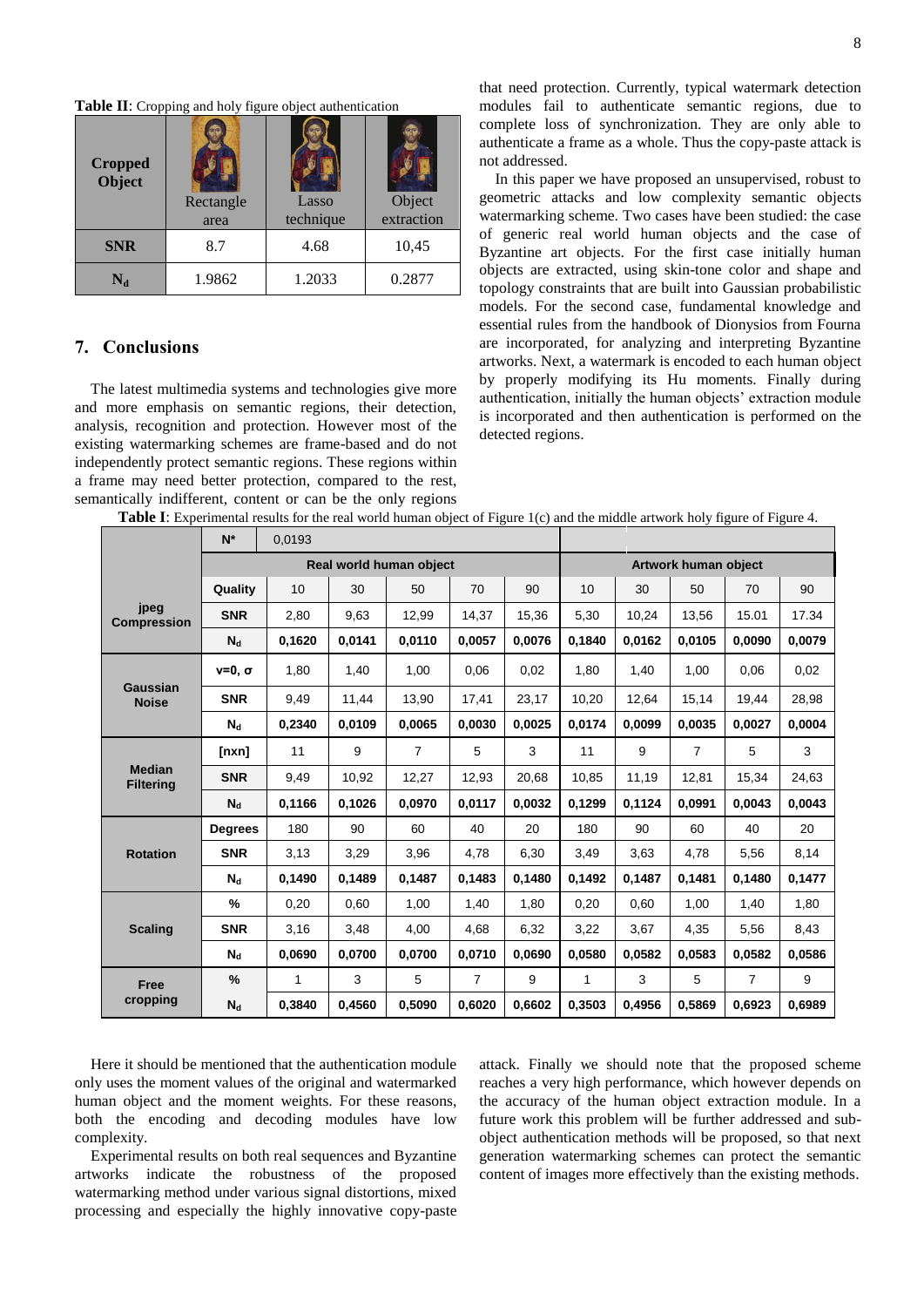#### **Acknowledgment**

This research is performed in the framework of the Greek Secretariat of Research and Technology Project "MORFES: Spatiotemporal Modeling of Standing, Full-Length and Dimidiate Figures in Works of Art, by Retrieval of Proportions, based on the Monuments of the Foundation of the Holy Monastery of Mount Sinai", which is co-funded by the European Social Fund (75%) and National Resources (25%).

#### **References**

- <span id="page-8-0"></span>[1] J. Cox, M. L. Miller, and J. A. Bloom, *Digital Watermarking*, San Mateo, Morgan Kaufmann, 2001.
- [2] S. Katzenbeisser and F. Petitcolas, *Information Hiding Techniques for Steganography and Digital Watermarking*, Artech House, 2001.
- [3] F. Petitcolas, R. Anderson, and M. Kuhn, "Attacks on Copyright Marking Systems", in *Proceedings of the 2nd International Workshop of Information Hiding*, pp. 218-238, 1998.
- [4] J. Wang, S. Lian, Y. Dai, G. Liu and Z. Ren, "Secure Semi-Fragile Multi-Feature Watermarking Authentication Scheme," *Journal of Information Assurance and Security*, Vol. 1, p.p. 265-274, 2006.
- [5] H.O. Altun, A. Orsdemir, G. Sharma and M.F. Bocko, "Optimal Spread Spectrum Watermark Embedding via a Multistep Feasibility Formulation," *IEEE Transactions on Image Processing*, Vol. 18, No.2, February 2009.
- [6] N. Bi, Q. Sun, D. Huang, Z. Yang and J. Huang, "Robust Image Watermarking Based on Multiband Wavelets and Empirical Mode Decomposition," *IEEE Transactions on Image Processing*, Vol. 16, No. 8, August 2007.
- [7] S.P. Maity and S. Maity, "Multistage Spread Spectrum Watermark Detection Technique Using Fuzzy Logic," *Signal Processing Letters*, Vol. 16, No. 4, pp. 245-248, April 2009.
- [8] S.K. Kapotas and A.N. Skodras, "Real time data hiding by exploiting the IPCM macroblocks in H.264/AVC streams," *Journal of Real-Time Image Processing*, Vol. 4, No. 1, March 2009.
- <span id="page-8-2"></span>[9] I. J. Cox, J. Kilian, F. T. Leighton, and T. Shamoon "Secure Spread Spectrum Watermarking for Multimedia" in *IEEE Transactions on Image Processing*, Vol. 6, No. 12, 1997.
- <span id="page-8-3"></span>[10]M. Alghoniemy and A. H. Tewfik, "Geometric Invariance in Image Watermarking" in *IEEE Transactions on Image Processing*, Vol. 13, No.2, February 2004.
- <span id="page-8-1"></span>[11]B. Chen and G. W. Wornell, "Quantization index modulation: a class of provably good methods for digital watermarking and information embedding," in *IEEE Transactions on Information Theory*, vol. 47, pp. 1423–1433, 2001.
- <span id="page-8-4"></span>[12]C. Y. Lin, M. Wu, J. Bloom, I. Cox, M. Miller, and Y. Lui, "Rotation, scale, and translation resilient watermarking for images," *IEEE Trans. on Image Processing*, vol. 10, pp. 767–782, 2001.
- [13] M.Wu and H. Yu, "Video access control via multi-level data hiding," in *Proc. of the IEEE ICME*, N.Y. York, 2000.
- [14] S. Pereira and T. Pun, "Robust template matching for affine resistant image watermarks," *IEEE Transactions on Image Processing*, vol. 9, no. 6, 2000.
- [15]L. Coria1, P. Nasiopoulos, R. Ward and M. Pickering, "An Access Control Video Watermarking Method that is Robust to Geometric Distortions," *Journal of Information Assurance and Security*, Vol. 2, p.p. 266- 274, 2007.
- [16]D. Zheng; S. Wang and J. Zhao, "RST Invariant Image Watermarking Algorithm With Mathematical Modeling and Analysis of the Watermarking Processes," *IEEE Trans. on Image Processing*, vol. 18, pp. 1055–1068, May 2009.
- [17]Y. Wang and A. Pearmain "Blind MPEG-2 video watermarking robust against geometric attacks: a set of approaches in DCT domain," *IEEE Trans. on Image Processing*, vol. 15, pp. 1536–1543, June 2006.
- <span id="page-8-5"></span>[18] X.Y. Wang and C.Y. Cui, "A novel image watermarking scheme against desynchronization attacks by SVR revision," *Journal of Visual Communication and Image Representation*, Elsevier, No. 5, pp. 334-342, July 2008.
- <span id="page-8-6"></span>[19] Y. Abu-Mostafa and D. Psaltis, "Image normalization by complex moments," in *IEEE Trans. on Pattern Analysis and Machine Intelligent*, vol.7, 1985.
- <span id="page-8-7"></span>[20] M. K. Hu, Visual pattern recognition by moment invariants, in *IEEE Trans. on Information Theory*, vol. 8, pp. 179–187, 1962.
- <span id="page-8-8"></span>[21]Yiping Chu, Yin Zhang, Sanyuan Zhang, Xiuzi Ye, "Region of Interest Fragile Watermarking for Image Authentication," *1 st International Multi-Symposiums on Computer and Computational Sciences*, vol. 1, pp. 726- 731, 2006.
- [22]H. Liu and M. Steinebach, "Non-Ubiquitous Watermarking for Image Authentication by Region of Interest Masking," in *Proceedings of the Picture Coding Symposium*, Portugal, 2007.
- [23]K. Zebbiche and F. Khelifi, "Region-Based Watermarking of Biometric Images: Case Study in Fingerprint Images," *International Journal of Digital Multimedia Broadcasting*, vol. 2008, 2008.
- <span id="page-8-9"></span>[24]X. Guo and T.-G Zhuang, "A Region-Based Lossless Watermarking Scheme for Enhancing Security of Medical Data," *Journal of Digital Imaging*, Springer, Vol. 22, No. 1, p.p. 53-64, February 2009.
- <span id="page-8-10"></span>[25]MPEG-4 Part 10, *Advanced Video Coding*, ISO/IEC, May 2003.
- <span id="page-8-11"></span>[26]J. Wood, "Invariant pattern recognition: a review," *Pattern Recognition*, vol. 29, no. 1, pp. 1–17, 1996.
- <span id="page-8-12"></span>[27]S. O. Belkasim, M. Shridhar, and M. Ahmadi, "Pattern Recognition with Moment Invariants: A Comparative Study and New Results," *Pattern Recognition Society*, Vol. 24, No. 12, pp. 1117-1138, 1991.
- <span id="page-8-13"></span>[28]P. Hetherington, *The "Painter's Manual" of Dionysius of Fourna*. London: Sagittarius Press, 1974.
- <span id="page-8-14"></span>[29]G. Yang and T. S. Huang, "Human Face Detection in Complex Background," in *Pattern Recognition*, vol. 27, no. 1, pp. 53-63, 1994.
- <span id="page-8-15"></span>[30]Papoulis A., *Probability, Random Variables, and Stochastic Processes*, McGraw Hill, New York, 1984.